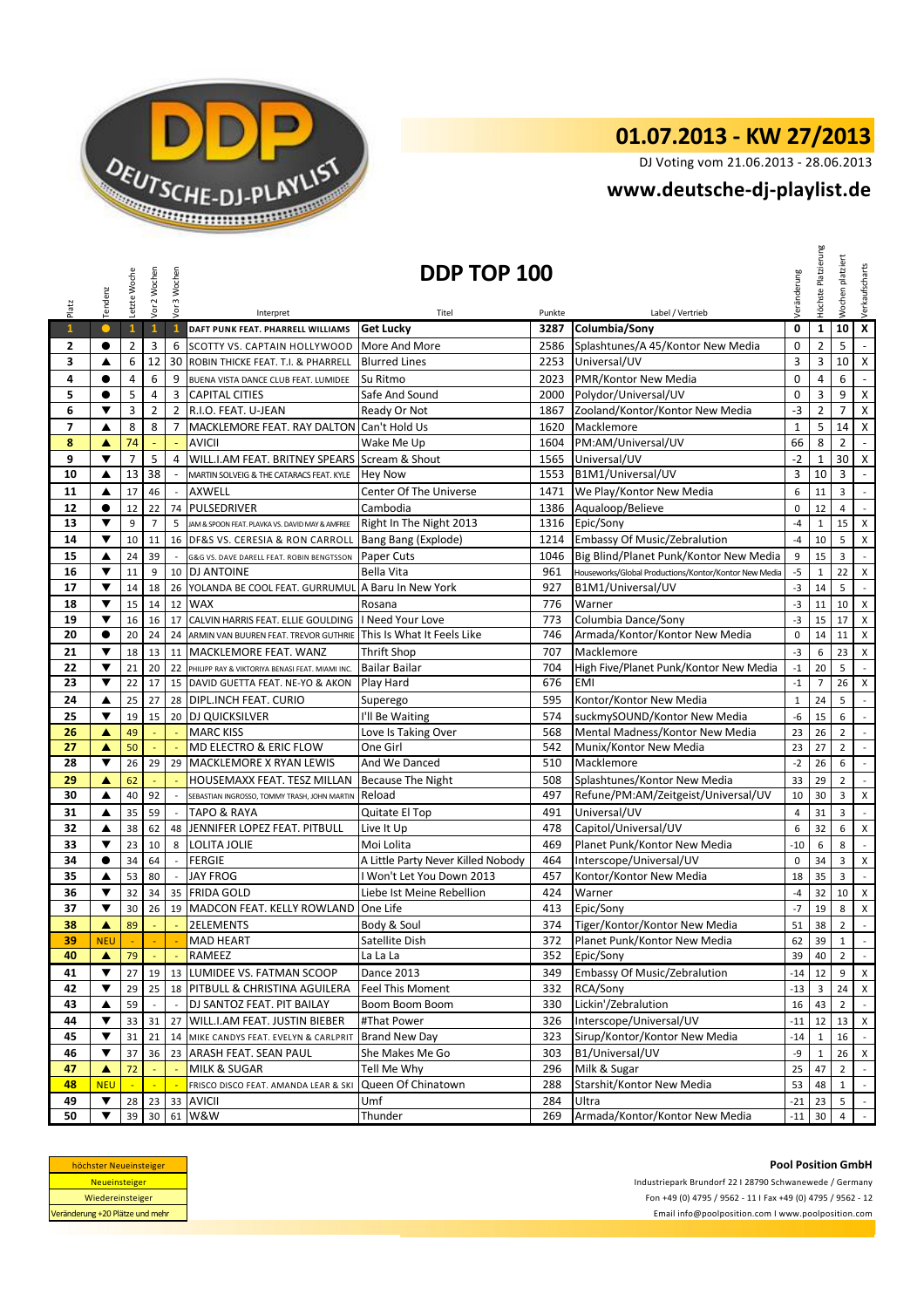

DJ Voting vom 21.06.2013 - 28.06.2013

## **<www.deutsche-dj-playlist.de>**

| Platz            | Tendenz                  | Letzte Woche | Vor 2 Wochen             | Vor 3 Wochen                |                                                                                   | DDP TOP 100<br>Label / Vertrieb<br>Interpret<br>Titel<br>Punkte |            |                                                              |                               | Höchste Platzierung | platziert<br>Wochen | Verkaufscharts              |
|------------------|--------------------------|--------------|--------------------------|-----------------------------|-----------------------------------------------------------------------------------|-----------------------------------------------------------------|------------|--------------------------------------------------------------|-------------------------------|---------------------|---------------------|-----------------------------|
| 51               | ▼                        | 48           | 74                       | 75                          | MAJOR LAZER FEAT. BUSY SIGNAL THE FLEXICAN & FS GREEN Watch Out For This (Bumaye) |                                                                 | 260        | Secretly Canadian/Mad Decent                                 | Veränderung<br>$-3$           | 48                  | 5                   | $\pmb{\mathsf{X}}$          |
| 52               | ▼                        | 42           | 32                       | 21                          | SEAN FINN & GINO MONTESANO                                                        | Sunglasses At Night                                             | 258        | We Play/Kontor New Media                                     | $-10$                         | 7                   | 12                  | $\sim$                      |
| 53               | ▲                        | 66           | 66                       |                             | 49 DADDY YANKEE FEAT. WISIN Y YANDEL                                              | Limbo                                                           | 254        | Universal/UV                                                 | 13                            | 47                  | 9                   | $\sim$                      |
| 54               | ▲                        | 71           |                          | $\mathcal{L}_{\mathcal{A}}$ | DREIUNDZWANZIG                                                                    | Raumpatrouille                                                  | 252        | Miami Beatz/Kontor New Media                                 | 17                            | 54                  | $\overline{2}$      | $\mathbb{Z}^+$              |
| 55               | ▼                        | 44           | 44                       |                             | 62 DAVE KURTIS & BORIS ROODBWOY                                                   | Make Some Noise                                                 |            | Tiger/Kontor/Kontor New Media                                | $-11$                         | 44                  | 4                   | $\mathbb{Z}^+$              |
| 56               | ▼                        | 51           | 40                       |                             | 32 ICONA POP FEAT. CHARLI XCX                                                     | I Love It                                                       | 250<br>249 | Warner                                                       | $-5$                          | $\overline{7}$      | 32                  | $\boldsymbol{\mathsf{X}}$   |
| 57               | ▼                        | 47           | 35                       |                             | 45 KNIFE PARTY                                                                    | LRAD                                                            | 248        | Earstorm/Big Beat/Atlantic/Warner                            | $-10$                         | 35                  | 5                   | $\mathbb{L}$                |
| 58               | <b>NEU</b>               | ÷            |                          |                             | VITO LAVITA FEAT. TONI TUKLAN                                                     | Danzare                                                         | 246        | Warner                                                       | 43                            | 58                  | $\mathbf{1}$        | $\mathbb{Z}^2$              |
| 59               | ▲                        | 80           |                          |                             | <b>BRUNO MARS</b>                                                                 | <b>Treasure</b>                                                 | 240        | Atlantic/Warner                                              | 21                            | 59                  | $\overline{2}$      | $\times$                    |
| 60               | ▲                        | 65           | 70                       | 98                          | LEONY! & MARKUS BINAPFL                                                           | U Sure Do                                                       | 235        | Tiger/Kontor/Kontor New Media                                | 5                             | 60                  | $\overline{4}$      | $\sim$                      |
| 61               | ▼                        | 43           | 81                       |                             | <b>MOGUAI</b>                                                                     | Mpire                                                           | 234        | Mau5trap/Rough Trade                                         | $-18$                         | 43                  | 3                   | $\sim$                      |
| 62               | ▼                        | 61           | $\overline{\phantom{a}}$ | $\overline{a}$              | DAN WINTER VS. BASSLOVERS UNITED                                                  | Girlfriend                                                      | 232        | Zooland/Kontor/Kontor New Media                              | $^{\rm -1}$                   | 61                  | $\overline{2}$      | $\mathbb{Z}^{\mathbb{Z}}$   |
| 63               | $\bullet$                | 63           | 69                       |                             | 57 THE CUBE GUYS & BARBARA TUCKER                                                 | I Wanna Dance With Somebody                                     | 230        | Tiger/Kontor/Kontor New Media                                | $\mathbf 0$                   | 35                  | 10                  | $\sim$                      |
| 64               | $\blacktriangledown$     | 36           | 37                       |                             | 44 SONO                                                                           | Keep Control                                                    | 228        | Kontor/Kontor New Media                                      | $-28$                         | 36                  | 5                   | $\sim$                      |
| 65               | ▲                        | 67           | 77                       |                             | 97   TOM LARUSSO FEAT. PIT BAILAY                                                 | Let The Music Play                                              | 227        | Groove Gold/Central Stage/Kontor New Media                   | $\overline{2}$                | 65                  | $\overline{4}$      | $\mathcal{L}^{\mathcal{A}}$ |
| 66               | ▼                        | 41           | 41                       | 37                          | <b>FEDDE LE GRAND</b>                                                             | Rockin' N' Rollin'                                              | 222        | Flamingo/We Play/Kontor New Media                            | $-25$                         | 32                  | 6                   | $\sim$                      |
| 67               | ▼                        | 45           | 48                       | 41                          | <b>AFROJACK FEAT. CHRIS BROWN</b>                                                 | As Your Friend                                                  | 210        | Universal/UV                                                 | $-22$                         | 29                  | 11                  | $\mathsf{X}$                |
| 68               | ▲                        | 88           |                          |                             | NARI & MILANI VS. MAURIZIO GUBELLINI FEAT. NICCI                                  | Vago                                                            | 206        | Tiger/Kontor/Kontor New Media                                | 20                            | 68                  | $\overline{2}$      | $\mathbb{L}$                |
| 69               | $\blacktriangledown$     | 46           | 28                       |                             | 25 D3CAY & R3LAY                                                                  | Higher Love                                                     | 200        | Munix/Kontor New Media                                       | $-23$                         | 25                  | 6                   | $\sim$                      |
| 70               | <b>NEU</b>               |              |                          |                             | DJ SAMMY FEAT. THE JACKIE BOYZ                                                    | Shut Up And Kiss Me                                             | 196        | Kontor/Kontor New Media                                      | 31                            | 70                  | $\mathbf{1}$        | $\sim$                      |
| 71               | <b>NEU</b>               | ÷            | ÷                        | $\mathbb{Z}$                | <b>MARTIN SOLVEIG</b>                                                             | The Night Out (TNO Ryeland Remix)                               | 194        | Kontor/Kontor New Media                                      | 30                            | 71                  | $\mathbf{1}$        | $\mathbb{Z}^{\mathbb{Z}}$   |
| 72               | ▲                        | 84           | $\overline{a}$           | $\overline{\phantom{a}}$    | <b>SKYFREAK</b>                                                                   | Noise!                                                          | 192        | Munix/Kontor New Media                                       | 12                            | 72                  | $\overline{2}$      | $\mathcal{L}_{\mathcal{A}}$ |
| 73               | <b>NEU</b>               |              |                          |                             | DARIUS & FINLAY FEAT. MR. SHAMMI                                                  | <b>Summer Is Here</b>                                           | 190        | Trak/Nitron/Sony                                             | 28                            | 73                  | $\mathbf{1}$        | $\omega$                    |
| 74               | ▼                        | 55           | 76                       |                             | DIMITRI VEGAS, LIKE MIKE & GTA FEAT. WOLFPACK                                     | Turn It Up                                                      | 184        | <b>Musical Freedom</b>                                       | $-19$                         | 55                  | 3                   | $\sim$                      |
| 75               | $\blacktriangledown$     | 58           | 45                       | 43                          | SWEDISH HOUSE MAFIA FEAT. JOHN MARTIN                                             | Don't You Worry Child                                           | 181        | <b>EMI</b>                                                   | $-17$                         | 5                   | 43                  | $\mathsf{X}$                |
| 76               | ▲                        | 91           |                          |                             | MARKUS BINAPFL FEAT. BRIGHI                                                       | Human                                                           | 174        | Wormland Black/Kontor New Media                              | 15                            | 76                  | $\overline{2}$      | $\mathbb{Z}^{\mathbb{Z}}$   |
| 77               | ▼                        | 68           | 96                       |                             | 85 FLASHRIDER FEAT. KELLI LEIGH & RENALD                                          | So In Luv                                                       | 171        | Kontor/Kontor New Media                                      | -9                            | 68                  | 5                   | $\sim$                      |
| 78               | ▲                        | 97           |                          |                             | <b>STEVE MODANA &amp; TONY T.</b>                                                 | Crazy                                                           | 168        | Nitron/Sony                                                  | 19                            | 78                  | $\overline{2}$      | $\sim$                      |
| 79               | ▼                        | 77           | 100                      |                             | DUKE DUMONT FEAT. A*M*E                                                           | Need U (100%)                                                   | 167        | Blasé Boys/B1M1/Universal/UV                                 | $-2$                          | 44                  | 9                   | $\pmb{\mathsf{X}}$          |
| 80               | <b>NEU</b>               |              |                          |                             | <b>TOMTRAX</b>                                                                    | Mono 2 Stereo                                                   | 166        | Munix/Kontor New Media                                       | 21                            | 80                  | $\mathbf{1}$        | $\mathbb{Z}^{\mathbb{Z}}$   |
| 81               | ▲                        | 87           | 71                       | $\overline{\phantom{a}}$    | DJ KRYST-OFF FEAT. BREAKER                                                        | Ma Belle                                                        | 164        | Mental Madness/Kontor New Media                              | 6                             | 71                  | 3                   | $\mathcal{L}_{\mathcal{A}}$ |
| 82               | ▲                        | 98           |                          |                             | CORADO                                                                            | <b>Rock This Party</b>                                          | 162        | Kingdom Kome Cuts/Kontor/Kontor New Media                    | 16                            | 82                  | $\overline{2}$      | $\sim$                      |
| 83               | <b>NEU</b>               |              | u,                       | ÷,                          | BODYBANGERS FEAT. TONY T.                                                         | <b>Breaking The Ice</b>                                         | 160        | Nitron/Sony                                                  | 18                            | 83                  | $\mathbf{1}$        | $\mathbb{Z}^2$              |
| 84               | <b>NEU</b>               |              | $\mathbb{Z}$             | Ξ                           | <b>BLAXX</b>                                                                      | Sex & Drugs                                                     | 158        | Tiger/Kontor/Kontor New Media                                | 17                            | 84                  | $\mathbf{1}$        | $\sim$                      |
| 85               | ▼                        | 52           | 63                       |                             | <b>CHRIS MALINCHAK</b>                                                            | So Good To Me                                                   | 157        | Kontor/Kontor New Media                                      | -33                           | 52                  | 3                   | X                           |
| 86               | ▼                        | 56           | 88                       |                             | DBN VS. DOHR & MANGOLD                                                            | Tromp It                                                        | 155        | We Play/Kontor New Media                                     | $-30$                         | 56                  | 3                   | $\sim$                      |
| 87               | ▼                        | 64           | 84                       | $\overline{\phantom{a}}$    | DARTH & VADER FEAT. LAURA BREHM                                                   | Power Trip                                                      | 153        | Suprsound/Planet Punk/Kontor New Media                       | $-23$                         | 64                  | 3                   | $\mathbb{Z}^2$              |
| 88               | ▲                        | 92           | 98                       | $\overline{\phantom{a}}$    | <b>MASSARI</b>                                                                    | Habibi (Brand New Day)                                          | 151        | Urban/Universal/UV                                           | $\overline{4}$                | 88                  | 3                   | $\mathcal{L}$               |
| 89               | <b>NEU</b>               | $\sim$       | $\sim$                   | $\sim$                      | BAXXTER, SIMON & DDY                                                              | Sweater Weather                                                 | 150        | Kontor/Kontor New Media                                      |                               | 12 89               | $\mathbf{1}$        | $\sim$                      |
| 90               | <b>NEU</b>               | ÷.           | $\mathbb{Z}^2$           | $\mathbb{Z}^2$              | 2ELEMENTS                                                                         | Shimmy Shake                                                    | 148        | Tiger/Kontor/Kontor New Media                                | 11                            | 90                  | $\mathbf{1}$        | $\mathcal{L}$               |
| 91               | <b>NEU</b>               |              |                          |                             | MARIA DE FLORIPA                                                                  | Maria Maria                                                     | 146        | Kontor/Kontor New Media                                      | 10                            | 91                  | $\mathbf{1}$        | $\sim$                      |
| 92               | ▼                        | 54           | 43                       |                             | 31 CARLPRIT                                                                       | Fiesta (New Mixes)                                              | 144        | Nitron/Sony                                                  | $-38$ 23                      |                     | 9                   | X                           |
| 93               | $\blacktriangledown$     | 75           | 33                       |                             | 67 KLAAS                                                                          | Storm                                                           | 142        | Scream & Shout/Kontor New Media                              | $-18$                         | 33                  | $\overline{4}$      |                             |
| 94               | $\blacktriangledown$     | 73           | 91                       |                             | TOM NOVY FEAT. AMADEAS                                                            | Dancing In The Sun                                              | 140        | Nouveau Niveau/Kontor/Kontor New Media                       | $-21$                         | 73                  | 3                   | $\sim$                      |
| 95               | ▼                        | 57           | 56                       | 96                          | <b>NELLY</b>                                                                      | Hey Porsche                                                     | 139        | Universal/UV                                                 | -38                           | 56                  | 4                   | X                           |
| 96               | <b>NEU</b>               |              |                          |                             | <b>EMPIRE OF THE SUN</b>                                                          | Alive                                                           | 138        | EMI                                                          | 5                             | 96                  | 1                   | X                           |
| 97               | <b>NEU</b>               |              |                          |                             | <b>FROIDZ</b>                                                                     | Apologize                                                       | 134        | Yawa/Zebralution                                             | $\overline{4}$                | 97                  | $\mathbf{1}$        |                             |
| 98               | <b>NEU</b>               |              | $\blacksquare$           |                             | DJ BLACKSKIN FEAT. YOUNG DEE                                                      | Only One                                                        | 128        | Clubstarz                                                    | 3                             | 98                  | $\mathbf{1}$        | $\sim$                      |
| 99<br><b>100</b> | <b>NEU</b><br><b>NEU</b> |              |                          |                             | <b>TRADELOVE</b><br>TALSTRASSE 3-5                                                | <b>Street Player</b><br>Houseflippen                            | 126<br>124 | Tiger/Kontor/Kontor New Media<br>Fadersport/Kontor New Media | $\overline{2}$<br>$\mathbf 1$ | 99<br>100           | $\mathbf{1}$        | $\sim$<br>$\mathbb{Z}^2$    |
|                  |                          |              |                          |                             |                                                                                   |                                                                 |            |                                                              |                               |                     | $\mathbf{1}$        |                             |

| höchster Neueinsteiger<br><b>Neueinsteiger</b><br>Wiedereinsteiger |  |  |  |  |  |  |                                 |  |  |  |  |  |  |
|--------------------------------------------------------------------|--|--|--|--|--|--|---------------------------------|--|--|--|--|--|--|
|                                                                    |  |  |  |  |  |  | Veränderung +20 Plätze und mehr |  |  |  |  |  |  |
|                                                                    |  |  |  |  |  |  |                                 |  |  |  |  |  |  |

<Email info@poolposition.com I www.poolposition.com> **Pool Position GmbH** Industriepark Brundorf 22 I 28790 Schwanewede / Germany Fon +49 (0) 4795 / 9562 - 11 I Fax +49 (0) 4795 / 9562 - 12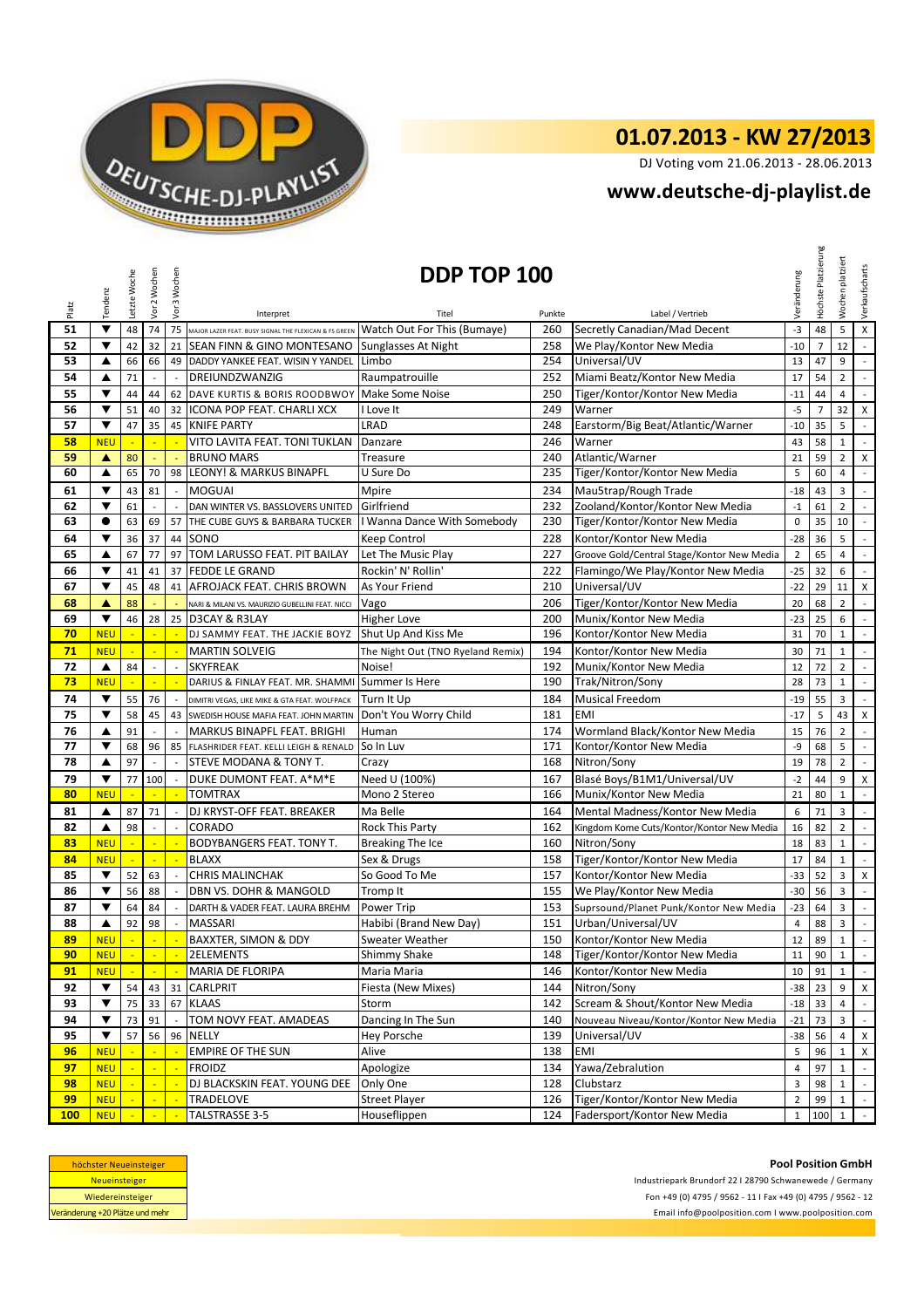

DJ Voting vom 21.06.2013 - 28.06.2013

## **<www.deutsche-dj-playlist.de>**

## **DDP HOT 50**

| DDP HUT 50   |                      |                |                          |                          |                                                          |                                                  |            |                                                                                                                                            |                |                     |                                  |
|--------------|----------------------|----------------|--------------------------|--------------------------|----------------------------------------------------------|--------------------------------------------------|------------|--------------------------------------------------------------------------------------------------------------------------------------------|----------------|---------------------|----------------------------------|
|              |                      |                |                          |                          |                                                          |                                                  |            | Für die DDP HOT 50 werden nur Titel berücksichtigt, die sich bis zum Abschluß der Erhebung nicht in den Verkaufscharts platzieren konnten. |                | Höchste Platzierung |                                  |
|              |                      | Letzte Woche   | 2 Wochen                 | 3 Wochen                 |                                                          | Die Reihenfolge ergibt sich aus den DDP Top 100. |            |                                                                                                                                            | Veränderung    |                     | Wochen platziert                 |
|              | Tendenz              |                |                          |                          |                                                          |                                                  |            |                                                                                                                                            |                |                     |                                  |
| Platz        |                      |                | yor                      | yor                      | Interpret                                                | Titel                                            | Punkte     | Label / Vertrieb                                                                                                                           |                |                     |                                  |
| $\mathbf{1}$ |                      | $\mathbf{1}$   | $\mathbf{1}$             | $\mathbf{1}$             | <b>SCOTTY VS. CAPTAIN HOLLYWOOD</b>                      | <b>More And More</b>                             | 2586       | Splashtunes/A 45/Kontor New Media                                                                                                          | 0              | $\mathbf{1}$        | $\overline{\mathbf{5}}$          |
| $\mathbf{2}$ | 0                    | 2              | $\overline{2}$           | 3                        | BUENA VISTA DANCE CLUB FEAT. LUMIDEE                     | Su Ritmo                                         | 2023       | PMR/Kontor New Media                                                                                                                       | $\mathbf 0$    | 2                   | 6                                |
| 3            | A                    | 45             |                          |                          | <b>AVICII</b>                                            | Wake Me Up                                       | 1604       | PM:AM/Universal/UV                                                                                                                         | 42             | 3                   | $\overline{2}$                   |
| 4            | 0                    | 4              | 18                       |                          | MARTIN SOLVEIG & THE CATARACS FEAT. KYLE                 | <b>Hey Now</b>                                   | 1553       | B1M1/Universal/UV                                                                                                                          | $\mathbf 0$    | 4                   | 3                                |
| 5            | ▲                    | 6              | 23                       | $\blacksquare$           | <b>AXWELL</b>                                            | Center Of The Universe<br>1471                   |            | We Play/Kontor New Media                                                                                                                   | $\mathbf 1$    | 5                   | 3                                |
| 6            | ▼                    | 3              | 8                        |                          | 48 PULSEDRIVER                                           | Cambodia                                         | 1386       | Aqualoop/Believe                                                                                                                           | $-3$           | 3                   | 4                                |
| 7            | ▲                    | 10             | 19                       |                          | G&G VS. DAVE DARELL FEAT. ROBIN BENGTSSON                | Paper Cuts                                       | 1046       | Big Blind/Planet Punk/Kontor New Media                                                                                                     | 3              | $\overline{7}$      | $\overline{3}$                   |
| 8            | ▼                    | 5              | 5                        | 9                        | YOLANDA BE COOL FEAT. GURRUMUL                           | A Baru In New York                               | 927        | B1M1/Universal/UV                                                                                                                          | $-3$           | 5                   | 5                                |
| 9            | ▼                    | 8              | 6                        | $\overline{7}$           | PHILIPP RAY & VIKTORIYA BENASI FEAT. MIAMI INC.          | Bailar Bailar                                    | 704        | High Five/Planet Punk/Kontor New Media                                                                                                     | $-1$           | 6                   | 5                                |
| 10           | ▲                    | 11             | 10                       | 11                       | DIPL.INCH FEAT. CURIO                                    | Superego                                         | 595        | Kontor/Kontor New Media                                                                                                                    | $\mathbf{1}$   | 10                  | 5                                |
| 11           | ▼                    | $\overline{7}$ | $\overline{4}$           | 5                        | <b>DJ QUICKSILVER</b>                                    | I'll Be Waiting                                  | 574        | suckmySOUND/Kontor New Media                                                                                                               | $-4$           | 4                   | 6                                |
| 12           | ▲                    | 26             | $\overline{\phantom{a}}$ | $\overline{\phantom{a}}$ | <b>MARC KISS</b>                                         | Love Is Taking Over                              | 568        | Mental Madness/Kontor New Media                                                                                                            | 14             | 12                  | $\overline{2}$                   |
| 13           | ▲                    | 27             |                          |                          | MD ELECTRO & ERIC FLOW                                   | One Girl                                         | 542        | Munix/Kontor New Media                                                                                                                     | 14             | 13                  | $\overline{2}$                   |
| 14           | ▼                    | 12             | 12                       | 10                       | <b>MACKLEMORE X RYAN LEWIS</b>                           | And We Danced                                    | 510        | Macklemore                                                                                                                                 | $-2$           | 10                  | 5                                |
| 15           | ▲                    | 34             |                          |                          | HOUSEMAXX FEAT. TESZ MILLAN                              | <b>Because The Night</b>                         | 508        | Splashtunes/Kontor New Media                                                                                                               | 19             | 15                  | $\overline{2}$                   |
| 16           | ▼                    | 15             | 33                       | $\sim$                   | <b>TAPO &amp; RAYA</b>                                   | Quitate El Top                                   | 491        | Universal/UV                                                                                                                               | $-1$           | 15                  | 3                                |
| 17           | ▼                    | 9              | 3                        | $\overline{2}$           | LOLITA JOLIE                                             | Moi Lolita                                       | 469        | Planet Punk/Kontor New Media                                                                                                               | -8             | $\mathbf{1}$        | 8                                |
| 18           | ▲                    | 28             | $\overline{a}$           | $\overline{a}$           | JAY FROG                                                 | I Won't Let You Down 2013                        | 457        | Kontor/Kontor New Media                                                                                                                    | 10             | 18                  | $\overline{2}$                   |
| 19           | <b>NEU</b>           |                |                          |                          | <b>2ELEMENTS</b>                                         | Body & Soul                                      | 374        | Tiger/Kontor/Kontor New Media                                                                                                              | 32             | 19                  | $\mathbf{1}$                     |
| 20           | <b>NEU</b>           | $\blacksquare$ | $\blacksquare$           |                          | <b>MAD HEART</b>                                         | Satellite Dish                                   | 372        | Planet Punk/Kontor New Media                                                                                                               | 31             | 20                  | $\mathbf{1}$                     |
| 21           | A                    | 49             |                          |                          | RAMEEZ                                                   | La La La                                         | 352        | Epic/Sony                                                                                                                                  | 28             | 21                  | $\overline{2}$                   |
| 22           | ▲                    | 31             |                          |                          | DJ SANTOZ FEAT. PIT BAILAY                               | Boom Boom Boom                                   | 330        | Lickin'/Zebralution                                                                                                                        | 9              | 22                  | $\overline{2}$                   |
| 23           | ▼                    | 14             | $\overline{7}$           | 4                        | MIKE CANDYS FEAT. EVELYN & CARLPRIT                      | <b>Brand New Day</b>                             | 323        | Sirup/Kontor/Kontor New Media                                                                                                              | -9             | $\mathbf{1}$        | 16                               |
| 24           | ▲                    | 43             | $\overline{a}$           | $\overline{a}$           | <b>MILK &amp; SUGAR</b>                                  | Tell Me Why                                      | 296        | Milk & Sugar                                                                                                                               | 19             | 24                  | $\overline{2}$                   |
| 25           | <b>NEU</b>           | ÷              |                          |                          | FRISCO DISCO FEAT. AMANDA LEAR & SKI                     | Queen Of Chinatown                               | 288        | Starshit/Kontor New Media                                                                                                                  | 26             | 25                  | $\mathbf{1}$                     |
| 26           | ▼                    | 13             | 9                        |                          | 13 AVICII                                                | Umf                                              | 284        | Ultra                                                                                                                                      | $-13$          | 9                   | 5                                |
| 27           | ▼                    | 17             | 13                       |                          | 36 W&W                                                   | Thunder                                          | 269        | Armada/Kontor/Kontor New Media                                                                                                             | $-10$          | 13                  | $\overline{4}$                   |
| 28           | ▼                    | 20             | 14                       | 6                        | SEAN FINN & GINO MONTESANO                               | Sunglasses At Night                              | 258        | We Play/Kontor New Media                                                                                                                   | -8             | 3                   | 12                               |
| 29<br>30     | ▲<br>▲               | 38<br>42       | 38<br>$\overline{a}$     | $\sim$                   | 12 DADDY YANKEE FEAT. WISIN Y YANDEL<br>DREIUNDZWANZIG   | Limbo                                            | 254<br>252 | Universal/UV<br>Miami Beatz/Kontor New Media                                                                                               | 9<br>12        | 12                  | 6<br>$\overline{2}$              |
|              |                      |                |                          |                          |                                                          | Raumpatrouille                                   |            |                                                                                                                                            |                | 30                  |                                  |
| 31<br>32     | ▼<br>▼               | 22             | 22                       |                          | 38 DAVE KURTIS & BORIS ROODBWOY                          | <b>Make Some Noise</b>                           | 250        | Tiger/Kontor/Kontor New Media                                                                                                              | -9<br>$-7$     | 22                  | $\overline{4}$                   |
|              |                      | 25             | 16<br>÷                  |                          | 23 KNIFE PARTY                                           | LRAD<br>Danzare                                  | 248<br>246 | Earstorm/Big Beat/Atlantic/Warner                                                                                                          |                | 16                  | 5                                |
| 33<br>34     | <b>NEU</b><br>▲      | 37             | 42                       |                          | VITO LAVITA FEAT. TONI TUKLAN<br>LEONY! & MARKUS BINAPFL | U Sure Do                                        | 235        | Warner<br>Tiger/Kontor/Kontor New Media                                                                                                    | 18<br>3        | 33<br>34            | $\mathbf{1}$<br>3                |
| 35           | ▼                    | 21             | $\mathbb{Z}$             | $\sim$                   | <b>MOGUAI</b>                                            | Mpire                                            | 234        | Mau5trap/Rough Trade                                                                                                                       | $-14$          | 21                  |                                  |
| 36           | ▼                    | 33             | ÷,                       |                          | DAN WINTER VS. BASSLOVERS UNITED                         | Girlfriend                                       | 232        | Zooland/Kontor/Kontor New Media                                                                                                            | -3             | 33                  | $\overline{2}$<br>$\overline{2}$ |
| 37           | ▼                    | 35             | 41                       | 29                       | THE CUBE GUYS & BARBARA TUCKER                           | I Wanna Dance With Somebody                      | 230        | Tiger/Kontor/Kontor New Media                                                                                                              | $-2$           | 19                  | 9                                |
| 38           | ▼                    | 16             | 17                       | 22                       | SONO                                                     | Keep Control                                     | 228        | Kontor/Kontor New Media                                                                                                                    | $-22$          | 16                  | 5                                |
| 39           |                      |                | 39 48                    |                          | TOM LARUSSO FEAT. PIT BAILAY                             | Let The Music Play                               | 227        | Groove Gold/Central Stage/Kontor New Media                                                                                                 | 0              | 39 3                |                                  |
| 40           | ▼                    | 19             |                          |                          | 20 17 FEDDE LE GRAND                                     | Rockin' N' Rollin'                               | 222        | Flamingo/We Play/Kontor New Media                                                                                                          | $-21$          | 13                  | 6                                |
| 41           | <b>NEU</b>           |                |                          |                          | NARI & MILANI VS. MAURIZIO GUBELLINI FEAT. NICCI         | Vago                                             | 206        | Tiger/Kontor/Kontor New Media                                                                                                              | 10             | 41                  | 1                                |
| 42           | ▼                    | 24             | 11                       | 8                        | D3CAY & R3LAY                                            | <b>Higher Love</b>                               | 200        | Munix/Kontor New Media                                                                                                                     | $-18$          | 8                   | 6                                |
| 43           | <b>NEU</b>           |                |                          |                          | DJ SAMMY FEAT. THE JACKIE BOYZ                           | Shut Up And Kiss Me                              | 196        | Kontor/Kontor New Media                                                                                                                    | 8              | 43                  | 1                                |
| 44           | <b>NEU</b>           | ÷.             | $\mathbb{Z}^2$           |                          | <b>MARTIN SOLVEIG</b>                                    | The Night Out (TNO Ryeland Remix)                | 194        | Kontor/Kontor New Media                                                                                                                    | $\overline{7}$ | 44                  | 1                                |
| 45           | <b>NEU</b>           |                | $\blacksquare$           |                          | <b>SKYFREAK</b>                                          | Noise!                                           | 192        | Munix/Kontor New Media                                                                                                                     | 6              | 45                  | 1                                |
| 46           | <b>NEU</b>           |                | ÷                        |                          | DARIUS & FINLAY FEAT. MR. SHAMMI                         | Summer Is Here                                   | 190        | Trak/Nitron/Sony                                                                                                                           | 5              | 46                  | -1                               |
| 47           | $\blacktriangledown$ | 29             | 47                       |                          | DIMITRI VEGAS, LIKE MIKE & GTA FEAT. WOLFPACK            | Turn It Up                                       | 184        | <b>Musical Freedom</b>                                                                                                                     | -18            | 29                  |                                  |
| 48           | <b>NEU</b>           |                |                          |                          | MARKUS BINAPFL FEAT. BRIGHI                              | Human                                            | 174        | Wormland Black/Kontor New Media                                                                                                            | 3              | 48                  | 1                                |
| 49           | $\blacktriangledown$ | 40             |                          |                          | FLASHRIDER FEAT. KELLI LEIGH & RENALD                    | So In Luv                                        | 171        | Kontor/Kontor New Media                                                                                                                    | -9             | 40                  | $\overline{2}$                   |
| 50           | <b>NEU</b>           |                |                          |                          | STEVE MODANA & TONY T.                                   | Crazy                                            | 168        | Nitron/Sony                                                                                                                                | $\mathbf{1}$   | 50                  | 1                                |

<Email info@poolposition.com I www.poolposition.com> Industriepark Brundorf 22 I 28790 Schwanewede / Germany Fon +49 (0) 4795 / 9562 - 11 I Fax +49 (0) 4795 / 9562 - 12 **Pool Position GmbH**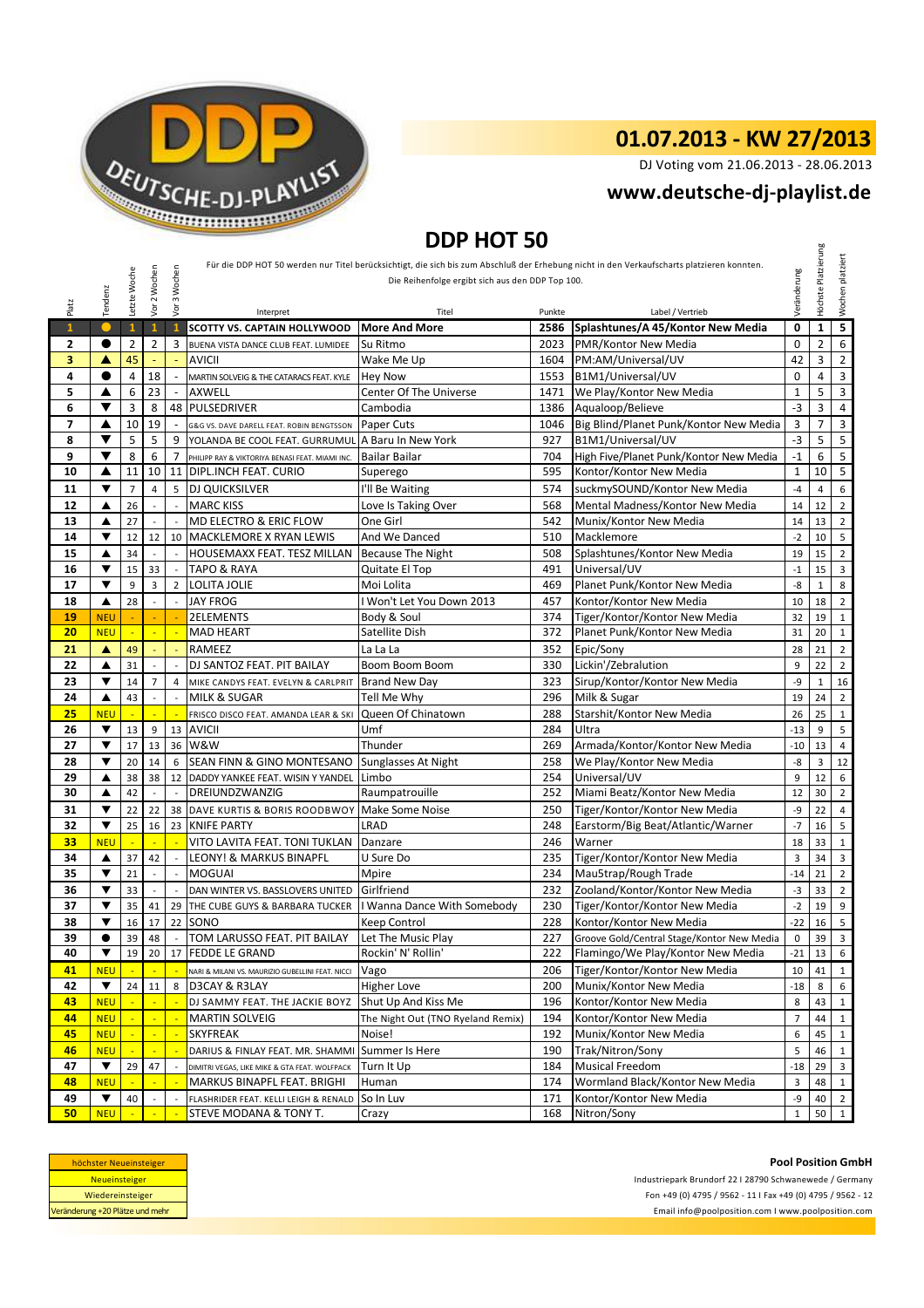

DJ Voting vom 21.06.2013 - 28.06.2013

## **<www.deutsche-dj-playlist.de>**

## **DDP REGIONAL CHARTS**

|              |                | Hamburg, Bremen, Schleswig-Holstein, Niedersachsen |                               | Nordrhein-Westfalen |                |                                                                  |                               |  |  |
|--------------|----------------|----------------------------------------------------|-------------------------------|---------------------|----------------|------------------------------------------------------------------|-------------------------------|--|--|
| <b>Platz</b> | Platz          | Interpret                                          | <b>Titel</b>                  | Platz               | Platz          | Interpret                                                        | <b>Titel</b>                  |  |  |
|              | <b>Top 100</b> |                                                    |                               |                     | <b>Top 100</b> |                                                                  |                               |  |  |
| 1            | 1              | DAFT PUNK FEAT. PHARRELL WILLIAMS                  | <b>Get Lucky</b>              | 1                   | 1              | DAFT PUNK FEAT. PHARRELL WILLIAMS                                | <b>Get Lucky</b>              |  |  |
| 2            | 3              | ROBIN THICKE FEAT. T.I. & PHARRELL                 | <b>Blurred Lines</b>          | $\overline{2}$      | $\overline{2}$ | SCOTTY VS. CAPTAIN HOLLYWOOD More And More                       |                               |  |  |
| 3            | 2              | SCOTTY VS. CAPTAIN HOLLYWOOD More And More         |                               | 3                   | 3              | ROBIN THICKE FEAT. T.I. & PHARRELL                               | <b>Blurred Lines</b>          |  |  |
| 4            | 6              | R.I.O. FEAT. U-JEAN                                | Ready Or Not                  | 4                   | 4              | BUENA VISTA DANCE CLUB FEAT. LUMIDEE                             | Su Ritmo                      |  |  |
| 5            | 9              | WILL.I.AM FEAT. BRITNEY SPEARS                     | Scream & Shout                | 5                   | 8              | <b>AVICII</b>                                                    | Wake Me Up                    |  |  |
| 6            | 5              | <b>CAPITAL CITIES</b>                              | Safe And Sound                | 6                   | 5              | <b>CAPITAL CITIES</b>                                            | Safe And Sound                |  |  |
| 7            | 7              | MACKLEMORE FEAT. RAY DALTON                        | Can't Hold Us                 | 7                   | 6              | R.I.O. FEAT. U-JEAN                                              | Ready Or Not                  |  |  |
| 8            | 11             | <b>AXWELL</b>                                      | <b>Center Of The Universe</b> | 8                   | 10             | MARTIN SOLVEIG & THE CATARACS FEAT. KYLE                         | <b>Hey Now</b>                |  |  |
| 9            | 15             | G&G VS. DAVE DARELL FEAT. ROBIN BENGTSSON          | <b>Paper Cuts</b>             | 9                   | 12             | <b>PULSEDRIVER</b>                                               | Cambodia                      |  |  |
| 10           | 8              | <b>AVICII</b>                                      | Wake Me Up                    | 10                  | $\overline{7}$ | MACKLEMORE FEAT. RAY DALTON                                      | Can't Hold Us                 |  |  |
| 11           | 4              | BUENA VISTA DANCE CLUB FEAT. LUMIDEE               | Su Ritmo                      | 11                  | 13             | JAM & SPOON FEAT. PLAVKA VS. DAVID MAY & AMFREE                  | Right In The Night 2013       |  |  |
| 12           | 12             | <b>PULSEDRIVER</b>                                 | Cambodia                      | 12                  | 9              | WILL.I.AM FEAT. BRITNEY SPEARS                                   | Scream & Shout                |  |  |
| 13           | 14             | DF&S VS. CERESIA & RON CARROLI                     | Bang Bang (Explode)           | 13                  | 11             | <b>AXWELL</b>                                                    | <b>Center Of The Universe</b> |  |  |
| 14           | 13             | JAM & SPOON FEAT. PLAVKA VS. DAVID MAY & AMFREE    | Right In The Night 2013       | 14                  | 30             | SEBASTIAN INGROSSO, TOMMY TRASH, JOHN MARTIN                     | Reload                        |  |  |
| 15           | 10             | MARTIN SOLVEIG & THE CATARACS FEAT. KYLE           | <b>Hey Now</b>                | 15                  | 17             | YOLANDA BE COOL FEAT. GURRUMUL                                   | A Baru In New York            |  |  |
| 16           | 39             | <b>MAD HEART</b>                                   | Satellite Dish                | 16                  | 14             | DF&S VS. CERESIA & RON CARROLL                                   | Bang Bang (Explode)           |  |  |
| 17           | 22             | PHILIPP RAY & VIKTORIYA BENASI FEAT. MIAMI INC.    | Bailar Bailar                 | 17                  | 15             | G&G VS. DAVE DARELL FEAT. ROBIN BENGTSSON                        | Paper Cuts                    |  |  |
| 18           | 35             | <b>JAY FROG</b>                                    | I Won't Let You Down 2013     | 18                  | 18             | <b>WAX</b>                                                       | Rosana                        |  |  |
| 19           | 23             | DAVID GUETTA FEAT. NE-YO & AKON                    | Play Hard                     | 19                  | 22             | PHILIPP RAY & VIKTORIYA BENASI FEAT. MIAMI INC.                  | <b>Bailar Bailar</b>          |  |  |
| 20           | 16             | <b>DJ ANTOINE</b>                                  | Bella Vita                    | 20                  | 20             | ARMIN VAN BUUREN FEAT. TREVOR GUTHRIE This Is What It Feels Like |                               |  |  |

|              |                | Nordrhein-Westfalen                             |                               |
|--------------|----------------|-------------------------------------------------|-------------------------------|
| <b>Platz</b> | Platz          | Interpret                                       | Titel                         |
|              | <b>Top 100</b> |                                                 |                               |
| $\mathbf{1}$ | $\mathbf{1}$   | DAFT PUNK FEAT. PHARRELL WILLIAMS               | Get Lucky                     |
| 2            | $\overline{2}$ | SCOTTY VS. CAPTAIN HOLLYWOOD More And More      |                               |
| 3            | 3              | ROBIN THICKE FEAT. T.I. & PHARRELL              | <b>Blurred Lines</b>          |
| 4            | 4              | BUENA VISTA DANCE CLUB FEAT. LUMIDEE            | Su Ritmo                      |
| 5            | 8              | AVICII                                          | Wake Me Up                    |
| 6            | 5              | <b>CAPITAL CITIES</b>                           | Safe And Sound                |
| 7            | 6              | R.I.O. FEAT. U-JEAN                             | Ready Or Not                  |
| 8            | 10             | MARTIN SOLVEIG & THE CATARACS FEAT. KYLE        | <b>Hey Now</b>                |
| 9            | 12             | PULSEDRIVER                                     | Cambodia                      |
| 10           | 7              | MACKLEMORE FEAT. RAY DALTON                     | Can't Hold Us                 |
| 11           | 13             | JAM & SPOON FEAT. PLAVKA VS. DAVID MAY & AMFREE | Right In The Night 2013       |
| 12           | 9              | WILL.I.AM FEAT. BRITNEY SPEARS                  | Scream & Shout                |
| 13           | 11             | <b>AXWELL</b>                                   | <b>Center Of The Universe</b> |
| 14           | 30             | SEBASTIAN INGROSSO, TOMMY TRASH, JOHN MARTIN    | Reload                        |
| 15           | 17             | YOLANDA BE COOL FEAT. GURRUMUL                  | A Baru In New York            |
| 16           | 14             | DF&S VS. CERESIA & RON CARROLL                  | Bang Bang (Explode)           |
| 17           | 15             | G&G VS. DAVE DARELL FEAT. ROBIN BENGTSSON       | Paper Cuts                    |
| 18           | 18             | <b>WAX</b>                                      | Rosana                        |
| 19           | 22             | PHILIPP RAY & VIKTORIYA BENASI FEAT, MIAMI INC. | <b>Bailar Bailar</b>          |
| 20           | 20             | ARMIN VAN BUUREN FEAT. TREVOR GUTHRIE           | This Is What It Feels Like    |

|                | Hessen, Rheinland-Pfalz, Saarland, Baden-Württemberg |                                                 |                               |  |  |  |  |  |
|----------------|------------------------------------------------------|-------------------------------------------------|-------------------------------|--|--|--|--|--|
| Platz          | Platz                                                | Interpret                                       | Titel                         |  |  |  |  |  |
|                | <b>Top 100</b>                                       |                                                 |                               |  |  |  |  |  |
| $\mathbf{1}$   | $\mathbf{1}$                                         | DAFT PUNK FEAT. PHARRELL WILLIAMS               | Get Lucky                     |  |  |  |  |  |
| $\overline{2}$ | $\overline{2}$                                       | SCOTTY VS. CAPTAIN HOLLYWOOD                    | More And More                 |  |  |  |  |  |
| 3              | 4                                                    | BUENA VISTA DANCE CLUB FEAT. LUMIDEE            | Su Ritmo                      |  |  |  |  |  |
| 4              | ξ                                                    | ROBIN THICKE FEAT. T.I. & PHARRELL              | <b>Blurred Lines</b>          |  |  |  |  |  |
| 5              | 10                                                   | MARTIN SOLVEIG & THE CATARACS FEAT. KYLE        | <b>Hey Now</b>                |  |  |  |  |  |
| 6              | 6                                                    | R.I.O. FEAT. U-JEAN                             | Ready Or Not                  |  |  |  |  |  |
| 7              | 5                                                    | <b>CAPITAL CITIES</b>                           | Safe And Sound                |  |  |  |  |  |
| 8              | 14                                                   | DF&S VS. CERESIA & RON CARROLL                  | Bang Bang (Explode)           |  |  |  |  |  |
| 9              | $\overline{7}$                                       | MACKLEMORE FEAT. RAY DALTON                     | Can't Hold Us                 |  |  |  |  |  |
| 10             | 9                                                    | WILL.I.AM FEAT. BRITNEY SPEARS                  | Scream & Shout                |  |  |  |  |  |
| 11             | 13                                                   | JAM & SPOON FEAT. PLAVKA VS. DAVID MAY & AMFREE | Right In The Night 2013       |  |  |  |  |  |
| 12             | 12                                                   | <b>PULSEDRIVER</b>                              | Cambodia                      |  |  |  |  |  |
| 13             | 16                                                   | DJ ANTOINE                                      | Bella Vita                    |  |  |  |  |  |
| 14             | 11                                                   | <b>AXWELL</b>                                   | <b>Center Of The Universe</b> |  |  |  |  |  |
| 15             | 8                                                    | AVICII                                          | Wake Me Up                    |  |  |  |  |  |
| 16             | 17                                                   | YOLANDA BE COOL FEAT. GURRUMUL                  | A Baru In New York            |  |  |  |  |  |
| 17             | 19                                                   | CALVIN HARRIS FEAT. ELLIE GOULDING              | I Need Your Love              |  |  |  |  |  |
| 18             | 15                                                   | G&G VS. DAVE DARELL FEAT. ROBIN BENGTSSON       | Paper Cuts                    |  |  |  |  |  |
| 19             | 25                                                   | DJ QUICKSILVER                                  | I'll Be Waiting               |  |  |  |  |  |
| 20             | 24                                                   | DIPL.INCH FEAT. CURIO                           | Superego                      |  |  |  |  |  |

#### **Pool Position GmbH**

Industriepark Brundorf 22 I 28790 Schwanewede / Germany Fon +49 (0) 4795 / 9562 - 11 I Fax +49 (0) 4795 / 9562 - 12 <Email info@poolposition.com I www.poolposition.com>